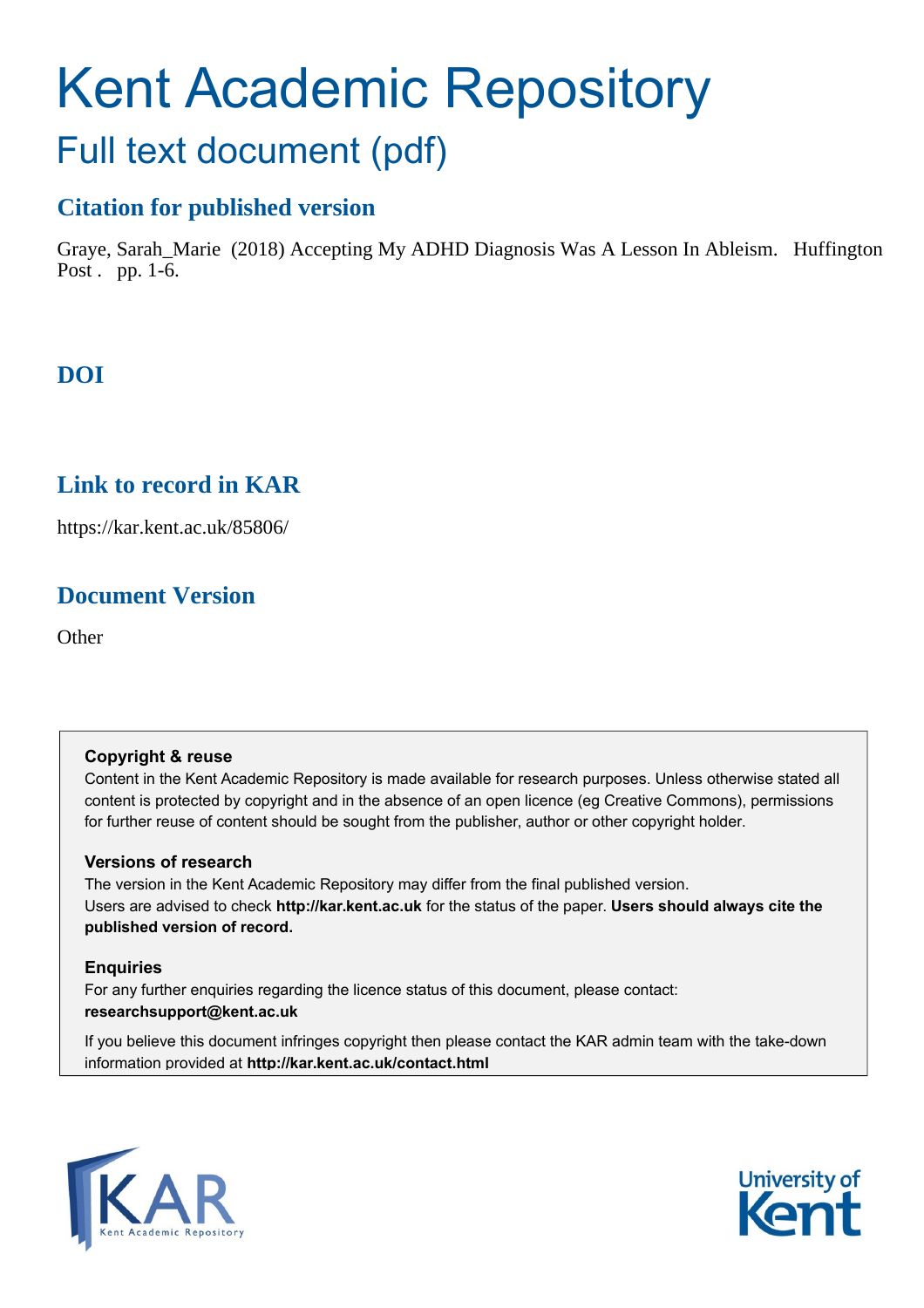| <b>SAVE 75%</b>                            | <b>SAVE 50%</b>                                        | <b>SAVE 41%</b>                            | <b>SAVE 66%</b>                                             | <b>SAVE</b> |
|--------------------------------------------|--------------------------------------------------------|--------------------------------------------|-------------------------------------------------------------|-------------|
|                                            |                                                        |                                            |                                                             |             |
|                                            |                                                        |                                            |                                                             |             |
|                                            |                                                        |                                            |                                                             |             |
|                                            |                                                        |                                            |                                                             |             |
| <b>Outdoor Electric Fly</b><br>Zapper Lamp | Pink Dacastello<br>Prosecco Case - 6 or 12<br>Bottles! | White Wine & Prosecco<br>- 6 or 12 Bottles | <b>Fleece Lined Thermal</b><br>Leggings - Black or<br>Grey! | W٢<br>Trou: |
| £9.99                                      | £37.99                                                 | £29                                        | £9.99                                                       |             |
|                                            |                                                        |                                            |                                                             |             |

П

 $\mathcal{L}_{\mathcal{A}}$ 

**[LIFE](https://www.huffingtonpost.co.uk/lifestyle/)**

# **Accepting My ADHD Diagnosis Was A Lesson In Ableism**

*Disabled people were 'that group over there' who needed support, but weren't anything to do with me*

#### **By Sarah Marie [Graye](https://www.huffingtonpost.co.uk/author/sarah-marie-graye)**

Indie-published novelist exploring her adult diagnosis of ADHD both in her novels and in life

06/06/2018 05:20pm BST

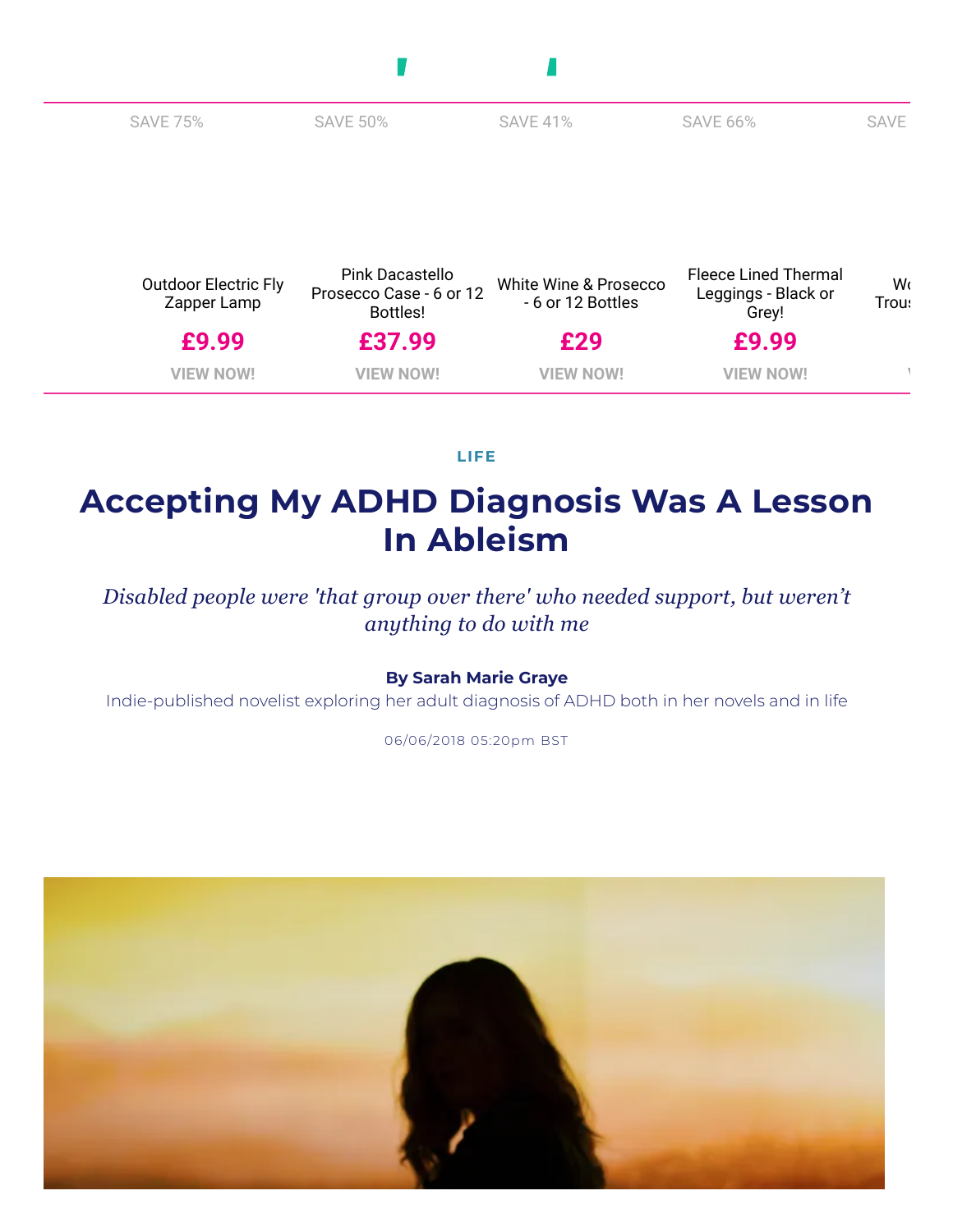



AMANDA STUBBLEFIELD / EYEEM VIA GETTY IMAGES

In November 2017 I received an adult diagnosis for ADHD. Going through the acceptance process of such a diagnosis was bemusing to me in many ways.

Firstly, I had to step away from the media's idea of the condition: the seven-year-old boy terrorising his classmates while his poor teacher struggles to teach him anything.

When you're a 42-year-old female and your education history contains no fail marks, no resists, and culminates in two degrees, you can't even see that character as part of your past.

Then I found myself chomping through all the facts in order to understand what my diagnosis meant – that it's a neurodevelopmental disorder, a dopamine deficiency disorder, an executive function disorder, that its effects can be seen on a CT scan.

The process of disseminating and sharing these facts was an important part of coming to terms with my diagnosis. But it was also my first experience of ableism.

I felt very much like I was shouting into the wind because those around me who had not been diagnoses were more than happy to cling to the ADHD definition of the "naughty child".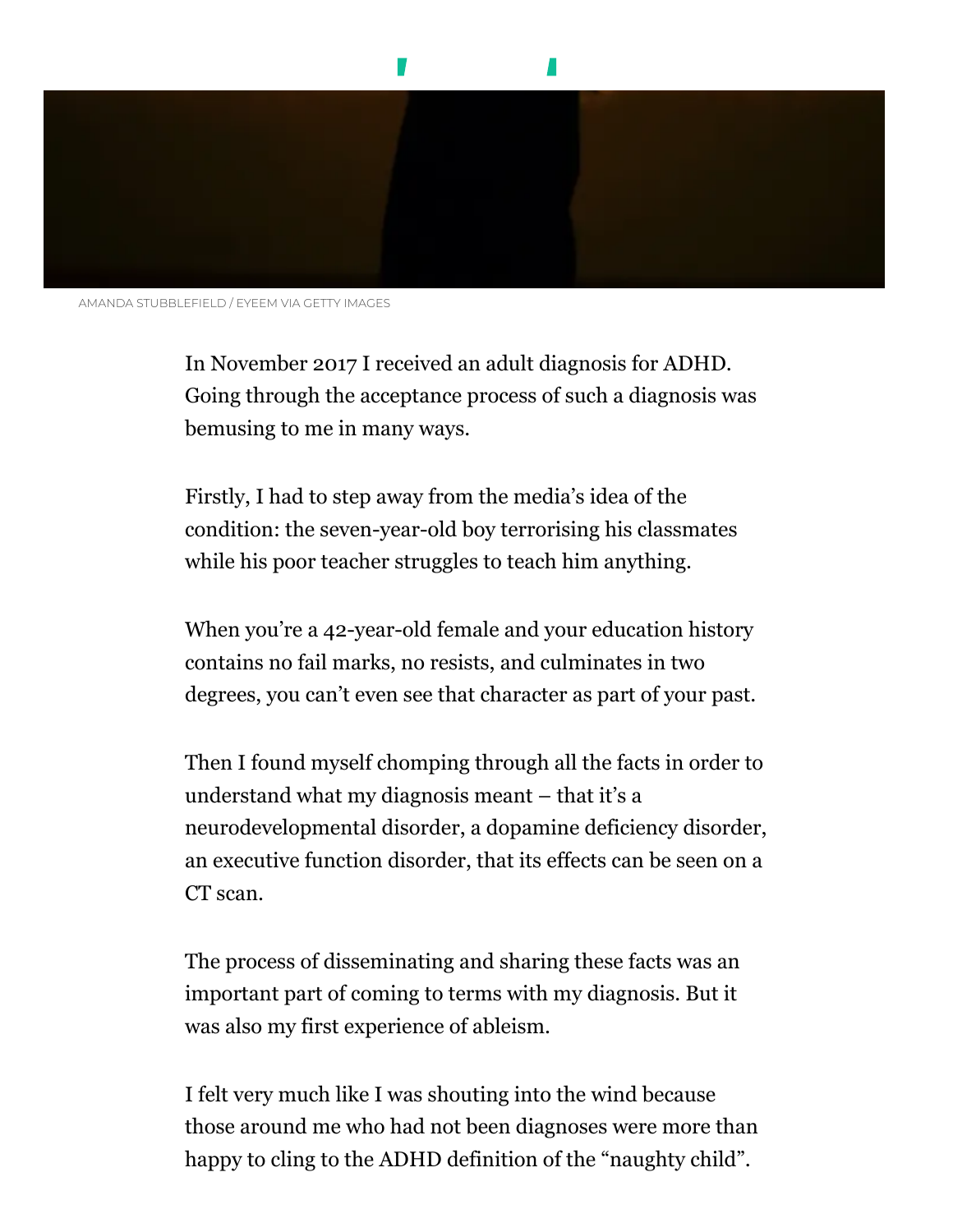accept that I was disabled. But to me, disabled people were "that group over there" who needed support, but who weren't anything to do with me.

My second experience [of ableism was of](https://www.huffingtonpost.co.uk/) my own. I needed to

I held a preconceived opinion about what it meant to be disabled. An opinion that wasn't based fully on reason or experience – the definition of prejudice.

In order to accept my disability I needed to accept that my understanding of the word was flawed. But I had no idea how I was going to make this mental shift.

And then it happened quite by accident.

I saw a [video interview with Ellie Simpson](https://www.bbc.co.uk/news/av/uk-england-derbyshire-43879489/plastic-straws-call-for-government-to-rethink-policy), who has cerebral palsy, where she asked the government to consider the needs of the disabled before banning plastic straws.

I noticed that many of the responses on social media were from able-bodied people who felt Ellie should be able to manage perfectly well using either strong paper straws or a reusable metal straw.

In her video, Ellie explains neither of these alternatives are any good, but people who didn't have her condition felt they knew better.

I found myself standing on the same side of the argument as Ellie.

As ADHD is linked to the executive function area of the brain, one of the symptoms is sensory sensitivity. So someone with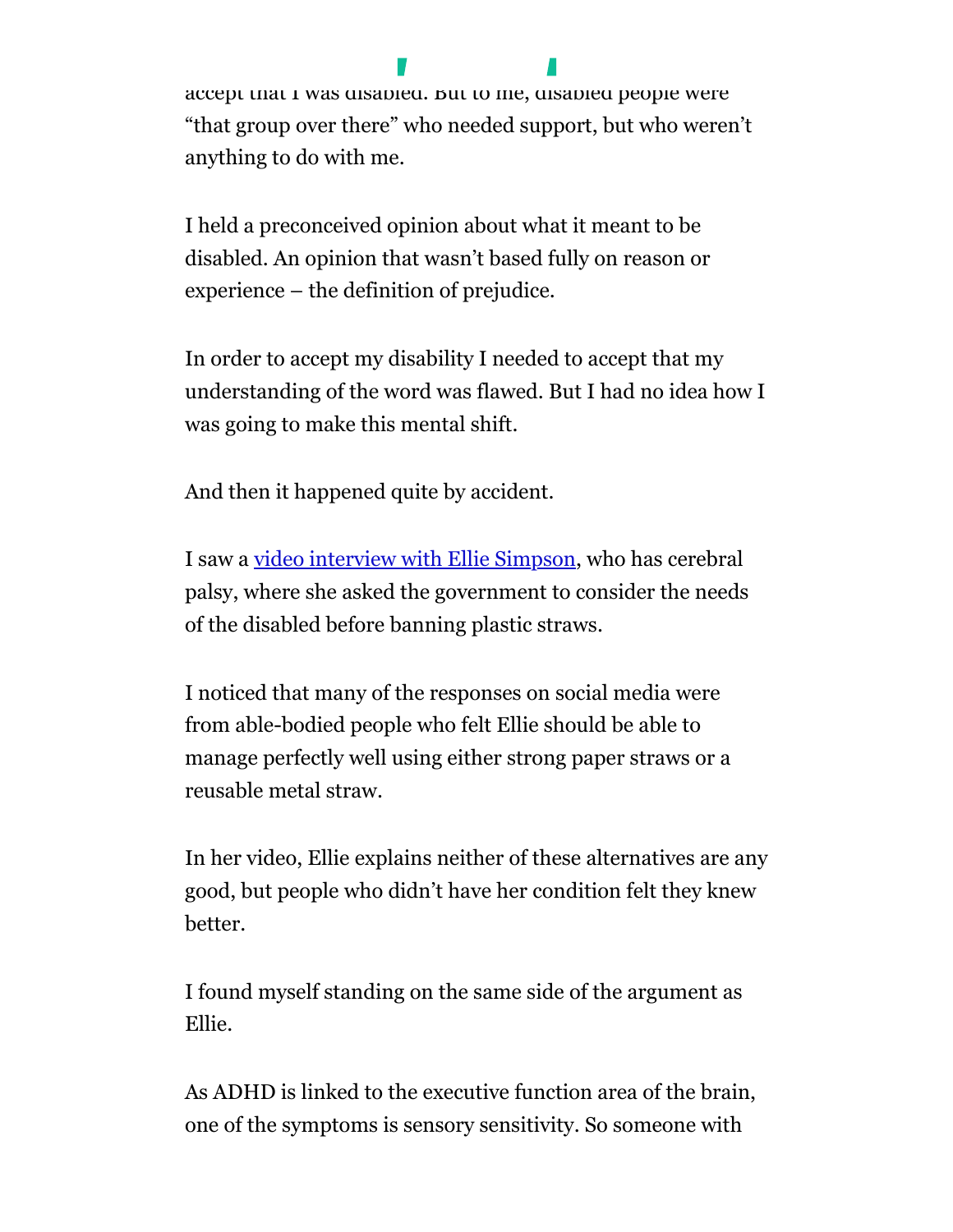

the condition can over[heat when it's too](https://www.huffingtonpost.co.uk/) noisy, or find that

I find it difficult to have wet skin – and when my skin is wet it can be too sensitive to rub dry. On bad days, my skin sensitivity is so bad I'm unable to bathe or shower.

So I rely on disposable single-use wipes in order to present myself as clean and maintain a certain level of dignity and selfrespect.

I checked the list of proposed banned items – disposable wipes were included. Something I need in order to navigate the world might be taken away from me by able-bodied people who didn't understand why I needed them.

I found myself standing firmly in the corner marked disabled.

So when I saw a *[Guardian](https://www.theguardian.com/fashion/2018/jun/02/best-biodegradable-cleansing-wipes-beauty-sali-hughes)* article discussing biodegradable wipes, where the author of the piece concluded, "single-use biodegradable wipes are justifiable only if…" and the ifs didn't include "you're disabled", I realised I had to [comment:](https://www.theguardian.com/fashion/2018/jun/02/best-biodegradable-cleansing-wipes-beauty-sali-hughes#comment-116533006)

*"Banning products without consulting disability groups is ableism.*

*Just as banning plastic straws would affect a range of disabled people's ability to eat and drink, so banning wipes (and offering only eyewateringly expensive options in their place) affect a whole range of disabled people's ability to look after themselves.*

*There are many who have had their support cut and who are unable, without that support, to wash safely. There are others*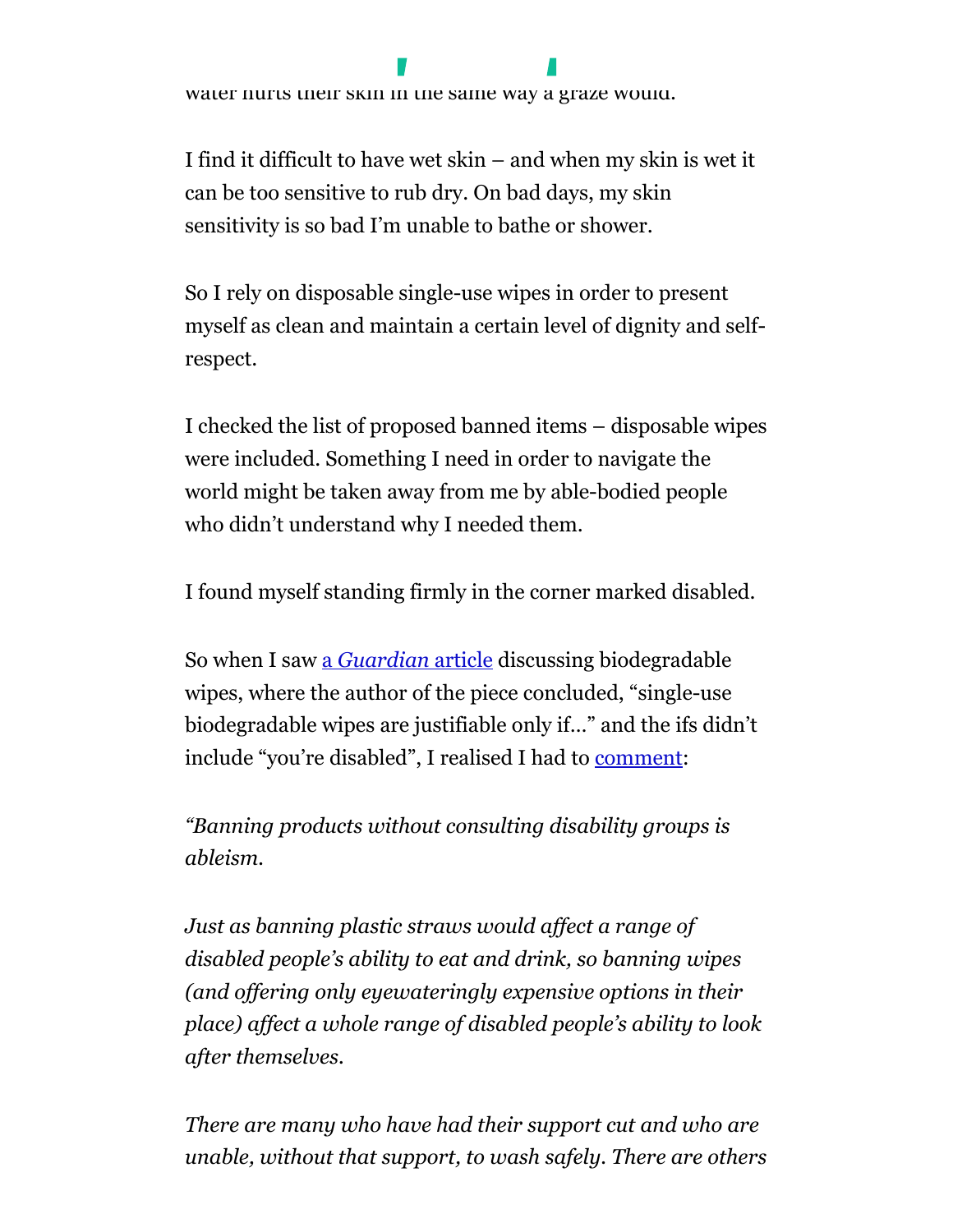*water on their skin.*

*This idea of 'banning' something only ever seems to look at it from a 'the user is selfish' perspective. This is not only really frustrating, but it discriminates against certain disabled groups."*

*with sensory sensitivit[y issues who can't](https://www.huffingtonpost.co.uk/) bear the feeling of*

I was pleased my comment was chosen as a '*Guardian* Pick' because it said to me that someone somewhere was listening. But I knew before I clicked to submit my post what sort of ableism I'd face in the replies.

Now my mental shift has happened I feel that, unless I learn how to not speak up, facing ableism is going to be a part of everyday life.

And I've decided that I have to be okay with that.

**RELATED...**

**Richard Bacon 'Relieved' To Be [Diagnosed With](https://www.huffingtonpost.co.uk/entry/richard-bacon-adhd-diagnosis_uk_5ab8bcede4b0decad04ba339) ADHD At Age Of 42**

**Could My Child Have ADHD? Signs, Symptoms [And Advice](https://www.huffingtonpost.co.uk/entry/adhd-diagnosis-in-children_uk_59fc593de4b01b474049b879) For Parents**

**Mum Calls Stranger On Train Her 'Hero' After He [Calmed 5-Year-Old](https://www.huffingtonpost.co.uk/entry/stranger-help-parent-child-autism-train_uk_59d73eb1e4b072637c433600) With Autism and ADHD**